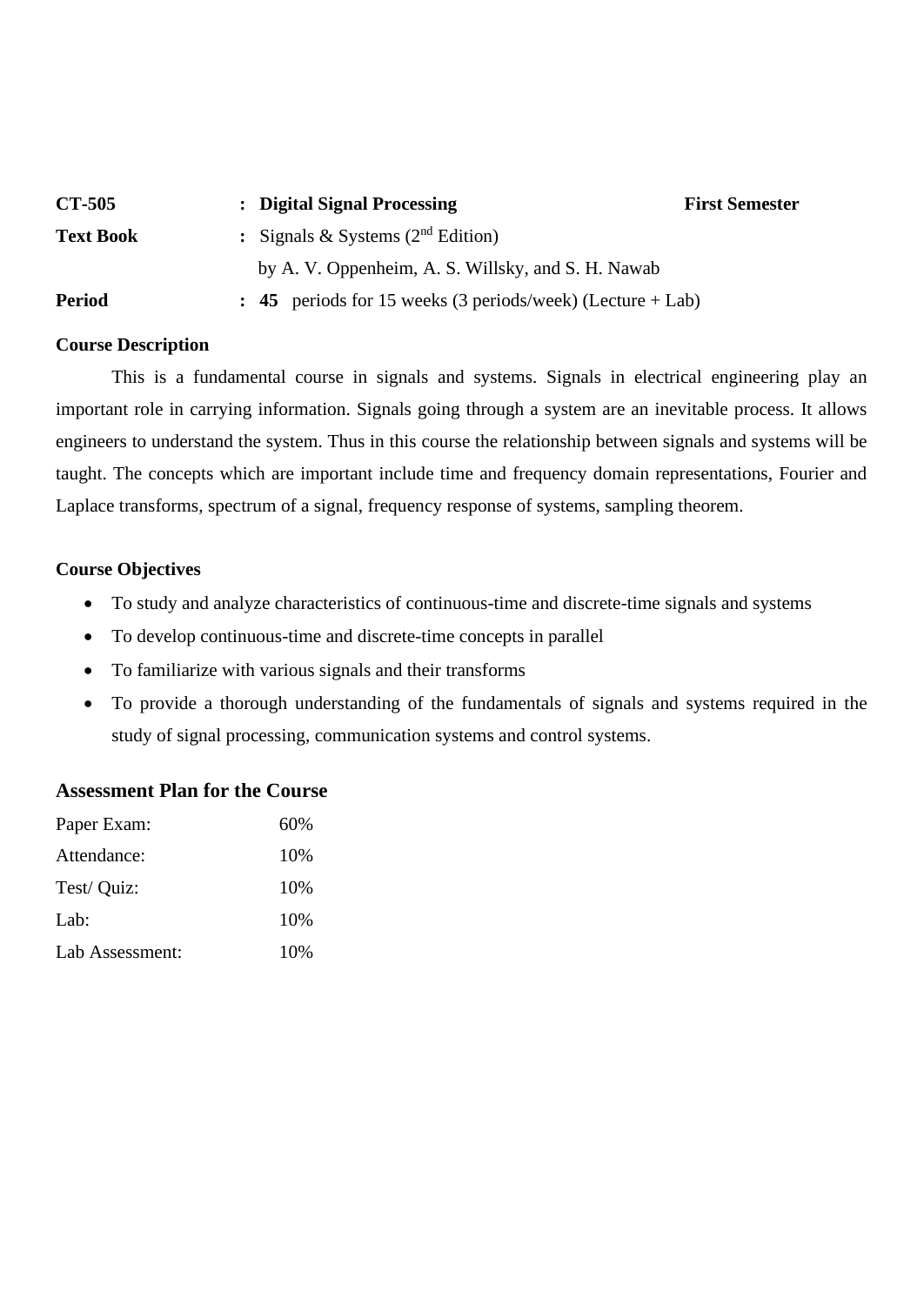## **Tentative Lecture Plan**

|                  | <b>Chapter 1</b> | <b>Signals and Systems</b>                                                      |              | 5              |  |
|------------------|------------------|---------------------------------------------------------------------------------|--------------|----------------|--|
| 1.               | 1.1              | Continuous-Time and Discrete-Time Signals                                       |              |                |  |
|                  | 1.2              | Transformations of the Independent Variable                                     | $1 - 30$     | $\overline{2}$ |  |
|                  | 1.3              | <b>Exponential and Sinusoidal Signals</b>                                       |              |                |  |
| 2.               | 1.4              | The Unit Impulse and Unit Step Functions                                        |              | $\mathbf{1}$   |  |
|                  | 1.5              | Continuous-Time and Discrete-Time Systems                                       | $30 - 43$    |                |  |
| 3.               |                  | 1.6 Basic System Properties                                                     | 44-56        | $\overline{2}$ |  |
|                  | <b>Chapter 2</b> | <b>Linear Time-Invariant Systems</b>                                            |              | 10             |  |
| $\overline{4}$ . | 2.1              | Discrete-Time LTI Systems: The<br><b>Convolution Sum</b>                        | 75-102       | $\overline{4}$ |  |
|                  |                  | 2.2 Continuous-Time LTI Systems: The<br><b>Convolution Integral</b>             |              |                |  |
| 5.               |                  | 2.3 Properties of Linear Time-Invariant Systems                                 | 103-127      | $\overline{4}$ |  |
|                  |                  | 2.4 Causal LTI Systems Described by<br>Differential and Difference Equations    |              |                |  |
| 6.               | $2.5\,$          | <b>Singularity Functions</b>                                                    | 127-137      | $\overline{2}$ |  |
|                  |                  | $2.6$ Summary                                                                   |              |                |  |
|                  | <b>Chapter 3</b> | <b>Fourier Series Representation of Periodic</b><br><b>Signals</b>              |              | 12             |  |
| 7.               | 3.1              | A Historical Perspective                                                        |              |                |  |
|                  |                  | 3.2 The Response of LTI Systems to Complex<br>Exponentials                      | 178-186      | 1              |  |
| 8.               |                  | 3.3 Fourier Series Representation of Continuous-<br>Time Periodic Signals       | 3<br>186-201 |                |  |
|                  | 3.4              | Convergence of the Fourier Series                                               |              |                |  |
| 9.               | 3.5              | Properties of Continuous-Time Fourier Series                                    | 202-211      | $\mathbf{1}$   |  |
| 10.              |                  | 3.6 Fourier Series Representation of Discrete-<br>Time Periodic Signal          | 211-220      | $\overline{2}$ |  |
| 11.              | 3.7              | Properties of Discrete-Time Fourier Series                                      | 221-226      | $\mathbf{1}$   |  |
| 12.              | 3.8              | Fourier Series and LTI Systems                                                  | 226-239      | $\overline{2}$ |  |
|                  | 3.9              | Filtering                                                                       |              |                |  |
| 13.              |                  | 3.10 Examples of Continuous-Time Filters<br>Described by Differential Equations | 239-244      | $\mathbf{1}$   |  |
| 14.              |                  | 3.11 Examples of Discrete-Time Filters Described<br>by Difference Equations     | 244-249      | $\mathbf{1}$   |  |